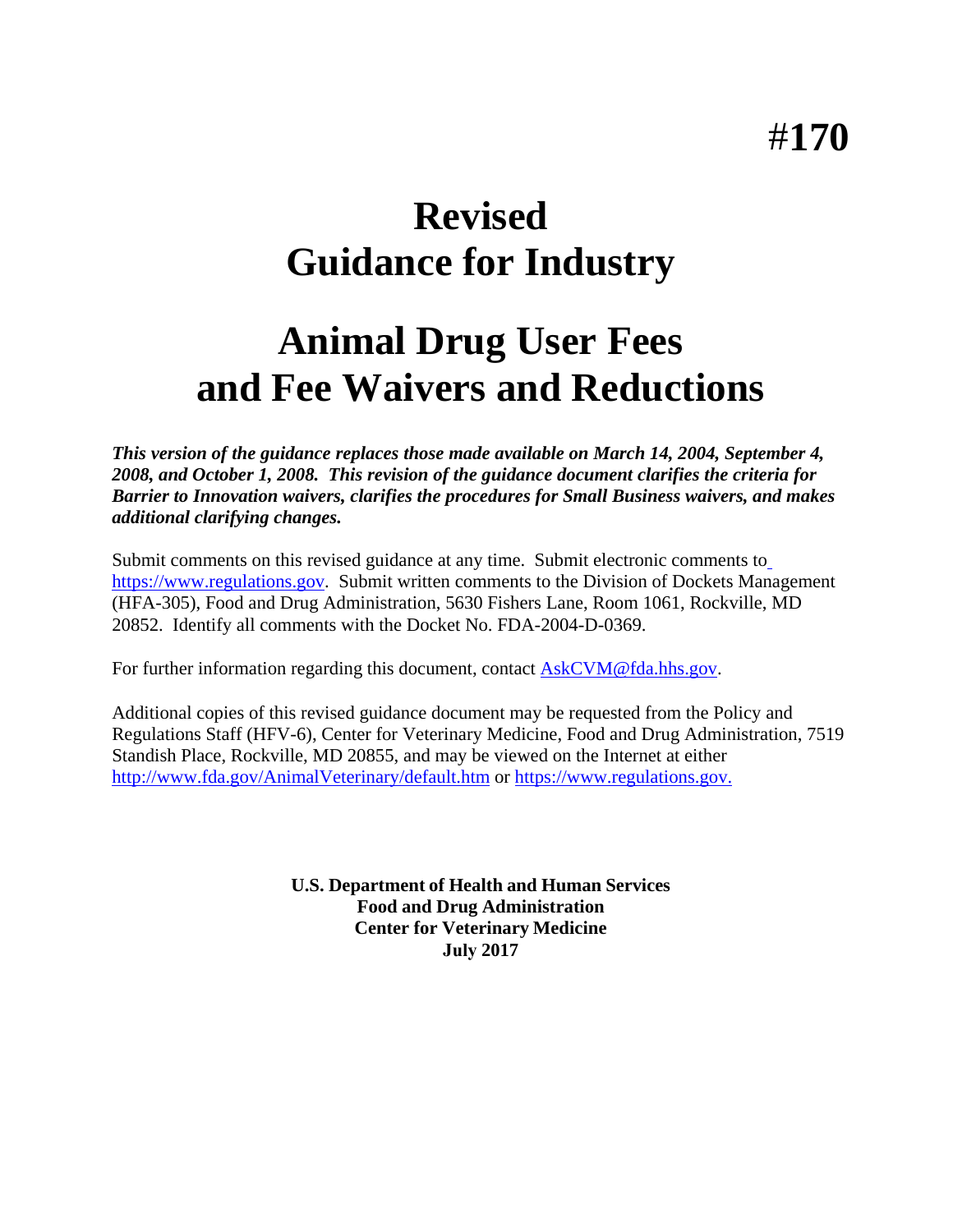# **Table of Contents**

| $\mathbf{I}$ . |                                                                                 |
|----------------|---------------------------------------------------------------------------------|
| Π.             |                                                                                 |
|                |                                                                                 |
| A.             |                                                                                 |
| <b>B.</b>      |                                                                                 |
| C.             |                                                                                 |
| D.             |                                                                                 |
|                |                                                                                 |
| A.             |                                                                                 |
| <b>B.</b>      |                                                                                 |
| C.             |                                                                                 |
| D.             |                                                                                 |
| Ε.             |                                                                                 |
| V.             |                                                                                 |
| A.             | Procedures Applicable To All Requests for Waivers or Reductions  11             |
| <b>B.</b>      |                                                                                 |
| C.             | Additional Procedures for Significant Barrier to Innovation Waiver or Reduction |
|                |                                                                                 |
| D.             | Additional Procedures for Fees Exceed Costs Waiver or Reduction Requests  16    |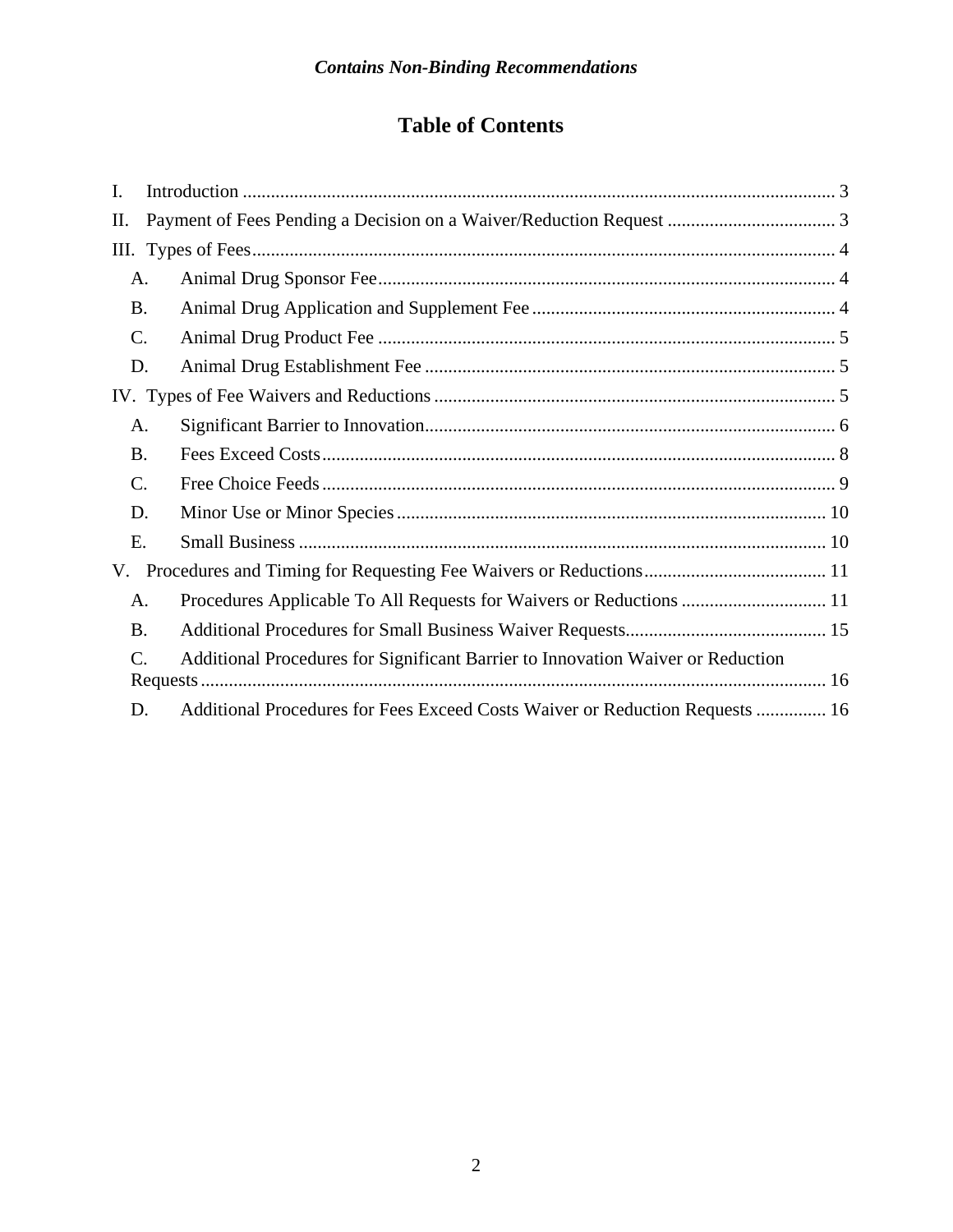# **Revised Guidance for Industry**

# **Animal Drug User Fees and Fee Waivers and Reductions**

*This guidance represents the current thinking of the Food and Drug Administration (FDA or Agency) on this topic. It does not establish any rights for any person and is not binding on FDA or the public. You can use an alternative approach if it satisfies the requirements of the applicable statutes and regulations. To discuss an alternative approach, contact the FDA office responsible for this guidance as listed on the title page.* 

## <span id="page-2-0"></span>**I. Introduction**

The purpose of this document is to provide guidance on the types of fees the Food and Drug Administration (FDA or the Agency) is authorized to collect under the Animal Drug User Fee Act of 2003 (ADUFA) and how to request waivers and reductions from these fees. This revised guidance describes the types of fees and fee waivers and reductions; what information FDA recommends you submit in support of a request for a fee waiver or reduction; how to submit such a request; and FDA's process for reviewing requests.

Enacted on November 18, 2003, ADUFA (Public Law 108-130) amended the Federal Food, Drug, and Cosmetic Act (the FD&C Act) and requires the FDA to assess and collect user fees for certain applications, products, establishments, and sponsors. It also authorizes the Agency to grant a waiver from or a reduction of those fees in certain circumstances.

The Animal Drug User Fee Amendments of 2008 (ADUFA II) further amended the FD&C Act to revise and reauthorize the ADUFA program for fiscal years 2009 through 2013. Revisions to the ADUFA provisions made by this legislation included refinements to the ADUFA fee structure. In June 2013, the ADUFA program was reauthorized for an additional 5 years from fiscal year 2014 through fiscal year 2018 by the Animal Drug User Fee Amendments of 2013 (ADUFA III).

In general, FDA's guidance documents do not establish legally enforceable responsibilities. Instead, guidances describe the Agency's current thinking on a topic and should be viewed only as recommendations, unless specific regulatory or statutory requirements are cited. The use of the word *should* in Agency guidances means that something is suggested or recommended, but not required.

# <span id="page-2-1"></span>**II. Payment of Fees Pending a Decision on a Waiver/Reduction Request**

An animal drug application or supplemental animal drug application submitted by a person subject to ADUFA fees is considered incomplete and will not be accepted for filing by FDA until all fees owed by such person have been paid. Section 740(e) of the FD&C Act. FDA considers fees to be due even if the person has a request for a fee waiver or reduction pending, meaning that either FDA has not yet granted or denied the request or the requestor has asked for agency reconsideration or review of a denial. If FDA grants a waiver or reduction of a fee that has been paid, it will issue a refund as anticipated by section 740(i) of the FD&C Act.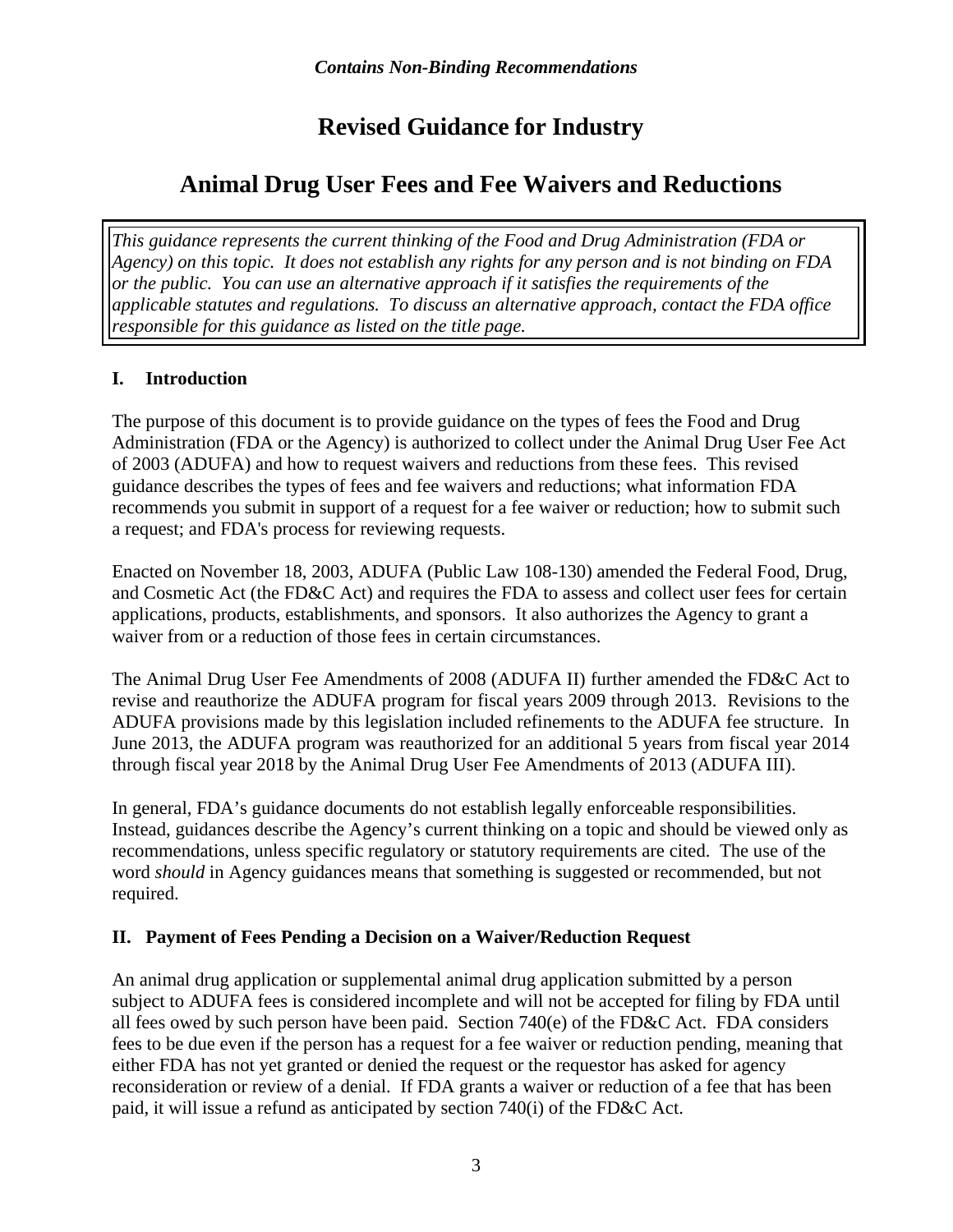#### <span id="page-3-0"></span>**III. Types of Fees**

## <span id="page-3-1"></span>**A. Animal Drug Sponsor Fee**

An animal drug sponsor is defined in section 739(6) of the FD&C Act as either an applicant named in an animal drug application that has not been withdrawn by the applicant and for which approval has not been withdrawn by the Agency or a person who has submitted an investigational animal drug submission that has not been terminated or otherwise rendered inactive by the Agency. A person who meets this definition within a fiscal year is assessed a sponsor fee in that fiscal year if, after September 1, 2003, the person had pending with FDA an animal drug application, a supplemental animal drug application, or an investigational animal drug submission. Section 740(a)(4) of the FD&C Act. ADUFA requires FDA to collect animal drug sponsor fees on an annual basis; each sponsor will pay only one such fee each fiscal year. Section 740(a)(4) of the FD&C Act. Further guidance regarding animal drug sponsor fees is provided in Guidance for Industry #173, "Animal Drug Sponsor Fees under the Animal Drug User Fee Act (ADUFA)."

## <span id="page-3-2"></span>**B. Animal Drug Application and Supplement Fee**

ADUFA requires FDA to collect fees from each person who submits certain animal drug applications or supplements on or after September 1, 2003. Section 740(a)(1)(A) of the FD&C Act.

All animal drug applications submitted under section 512(b)(1) of the FD&C Act are subject to fees. Sections 739(1) and 740(a)(1)(A)(i) of the FD&C Act. Animal drug applications subject to the criteria set forth in section  $512(d)(4)$  of the FD&C Act, and supplemental animal drug applications that request a change for which safety or effectiveness data are required (whether the change is to an application that had been approved under section  $512(c)(1)$  or  $512(c)(2)$  of the FD&C Act), are subject to fees. Sections 739(2) and 740(a)(1)(A)(ii) of the FD&C Act. Supplemental animal drug applications for which safety and effectiveness data are not required and abbreviated new animal drug applications, which are submitted under section 512(b)(2) of the FD&C Act, are not subject to application fees under ADUFA.

If you have paid the fee for an application or supplement which was accepted for filing, but was either not approved or was withdrawn without a waiver or refund, then if you or your licensee, assignee, or successor submit an application or supplement for the same product (i.e., a reactivation), it will not be subject to an application fee. Section  $740(a)(1)(C)$  of the FD&C Act.

An applicant may submit an amendment to an application or supplement. If you amend a pending application or supplement, the unamended application may be considered as withdrawn and the amended application considered resubmitted. 21 CFR 514.6. An amended application that FDA considers to be resubmitted will not result in a new application fee if the unamended application was not approved or was withdrawn without a waiver or refund. FDA intends to accept minor changes without considering the amended application as resubmitted.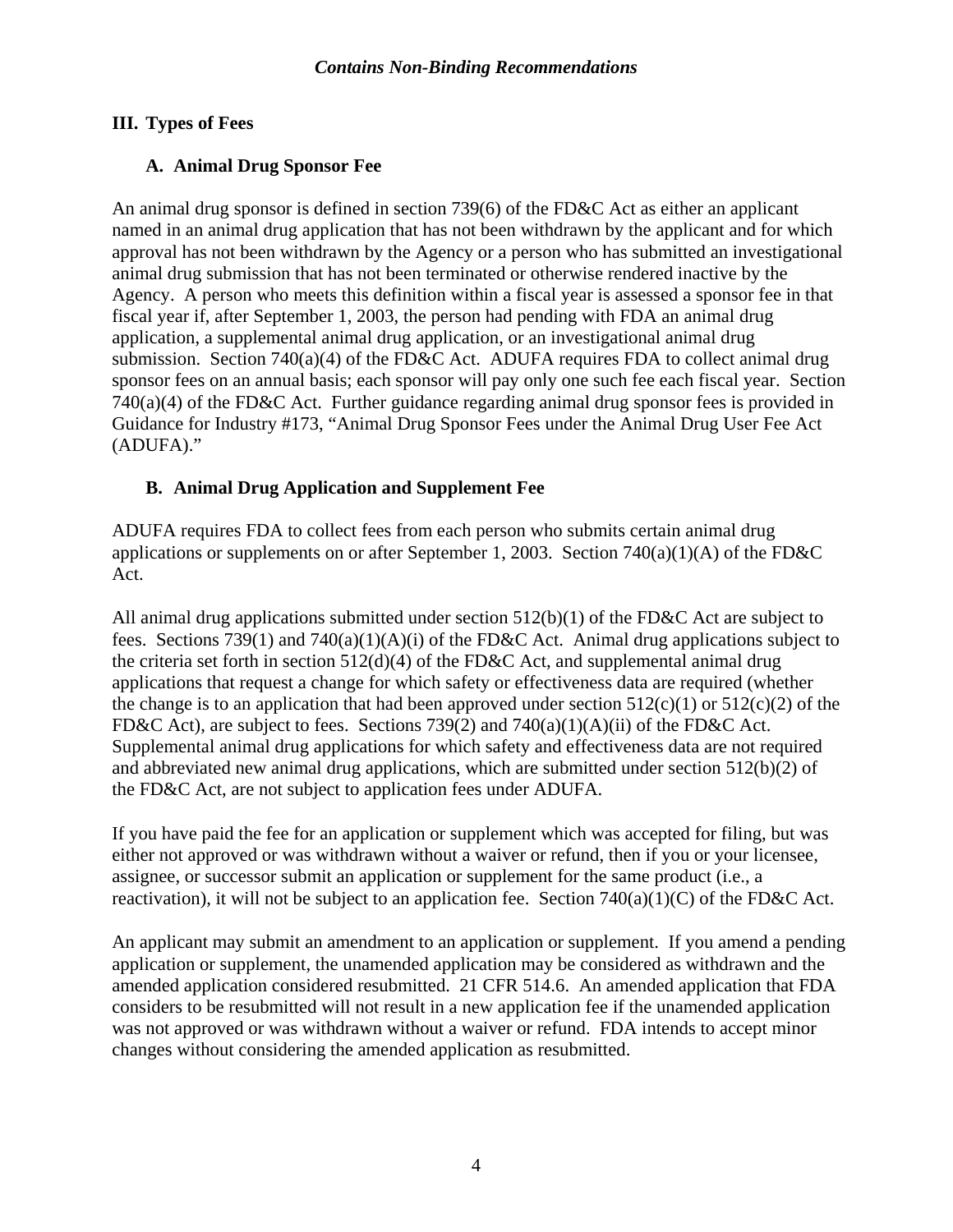# <span id="page-4-0"></span>**C. Animal Drug Product Fee**

Under specified circumstances, ADUFA requires FDA to collect an annual product fee for each drug product which has been submitted for listing under section 510 of the FD&C Act. Section  $740(a)(2)$  of the FD&C Act. This requirement applies to approved animal drug products that have been listed or submitted for listing. ADUFA defines the term "animal drug product"<sup>[1](#page-4-3)</sup> to mean "each specific strength or potency of a particular active ingredient or ingredients in final dosage form marketed by a particular manufacturer or distributor, which is uniquely identified by the labeler code and product code portions of the national drug code, and for which an animal drug application or a supplemental animal drug application has been approved." Section 739(3) of the FD&C Act. The product fee is assessed to the person named as the applicant in an animal drug application or supplemental animal drug application for an animal drug product that has been submitted for listing and who, after September 1, 2003, had pending with FDA an animal drug application or supplemental animal drug application. Section 740(a)(2) of the FD&C Act.

# <span id="page-4-1"></span>**D. Animal Drug Establishment Fee**

ADUFA requires FDA to collect an annual establishment fee from each person who 1) owns or operates, directly or through an affiliate, an animal drug establishment; 2) is named as the applicant in an animal drug application or supplemental animal drug application for an animal drug product which has been submitted for listing under section 510 of the FD&C Act; and 3) after September 1, 2003, had pending with FDA an animal drug application or supplemental animal drug application. Section 740(a)(3) of the FD&C Act. The person is assessed an establishment fee for each animal drug establishment listed in its approved animal drug application as an establishment that manufactures that animal drug product. Section 740(a)(3) of the FD&C Act. If an animal drug establishment listed in an application does not engage in the manufacture of the animal drug product during a particular fiscal year, an annual establishment fee will not be assessed for that fiscal year on the basis of that product. Section  $740(a)(3)$  of the FD&C Act.

If a single establishment manufactures both animal drug products and human prescription drug products as defined in section 735(3) of the FD&C Act, such establishment shall be assessed both the animal drug establishment fee (under ADUFA) and the prescription drug establishment fee (under PDUFA). Section 740(a)(3) of the FD&C Act.

# <span id="page-4-2"></span>**IV. Types of Fee Waivers and Reductions**

This section contains a summary of each of the specific provisions under which a waiver or reduction may be requested for each of the fees described above.

<span id="page-4-3"></span> $\overline{a}$  $1$  For information on the term "animal drug product" as applied to intentionally altered genomic DNA in animals, including in genetically engineered animals, see Guidance for Industry #187, "Regulation of Intentionally Altered Genomic DNA in Animals"

[http://www.fda.gov/downloads/animalveterinary/guidancecomplianceenforcement/guidanceforindustry/ucm113903.p](http://www.fda.gov/downloads/animalveterinary/guidancecomplianceenforcement/guidanceforindustry/ucm113903.pdf) [df](http://www.fda.gov/downloads/animalveterinary/guidancecomplianceenforcement/guidanceforindustry/ucm113903.pdf)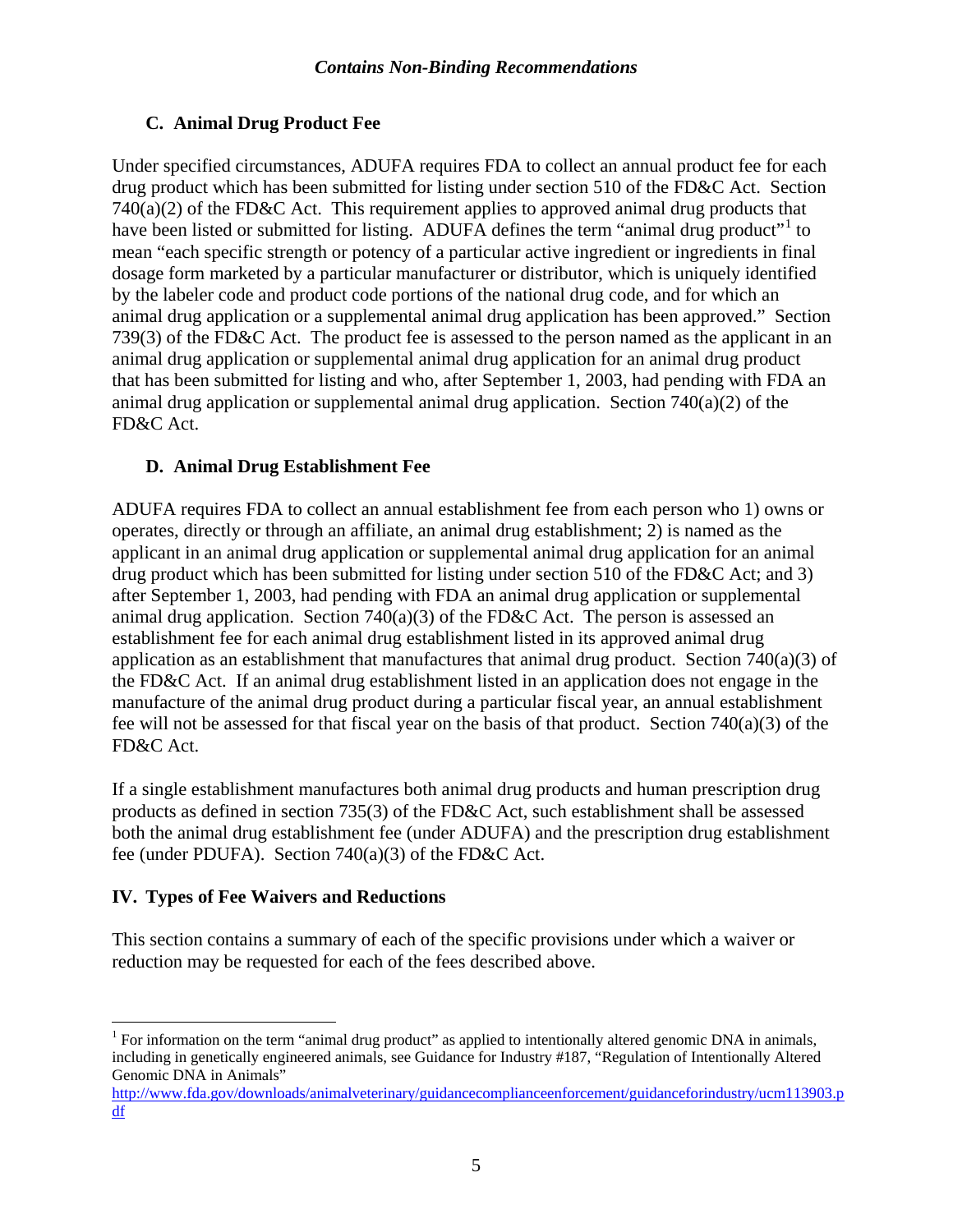#### <span id="page-5-0"></span>**A. Significant Barrier to Innovation**

Section  $740(d)(1)(A)$  of the FD&C Act provides that FDA shall grant a waiver from or a reduction of one or more of the fees where FDA finds that:

*the assessment of the fee would present a significant barrier to innovation because of limited resources available to such person or other circumstances.*

FDA interprets this provision to mean that a waiver or reduction is appropriate when: (1) the product for which the waiver is being requested is innovative, or the requestor is otherwise pursuing innovative animal drug products or technology; and (2) the fee would be a significant barrier to the requestor's ability to develop, manufacture, or market the innovative product or technology.

To qualify for a waiver or reduction in user fees under this provision, an applicant must meet both criteria.

1. Is the product innovative?

 $\overline{a}$ 

In evaluating whether a product is innovative, the Agency asks the following questions:

- a. Is the product novel or does it represent a medical breakthrough?<sup>[2](#page-5-1)</sup>
	- i. Does the product have a novel mechanism of action? Is the biochemical interaction through which the drug substance produces its pharmacological effect different from other approved animal drug products, and does the difference represent advanced "breakthrough" technology (e.g., monoclonal antibodies, RNA inhibitors, gene vectors or altered DNA constructs)?
	- ii. Does the product have a novel formulation? Does the drug product's formulation demonstrate an advanced "breakthrough" technology (e.g., nanotechnology) that enhances safety or effectiveness of the drug product?
	- iii. Does the product employ a novel delivery system? Does the drug delivery system or drug vehicle demonstrate "breakthrough" technology to improve delivery of the drug (e.g., improves delivery to the target organ, improves bio-distribution of the drug)? Examples are drug carriers with ligand– receptor interactions for target organ delivery; drug-carrying polymers that respond to specific stimuli (e.g., exposure to light, changes in pH or temperature) for cyclic drug release.

<span id="page-5-1"></span><sup>&</sup>lt;sup>2</sup> What constitutes novel or a medical "breakthrough" may change over time. As new, emerging technology becomes more commonplace, FDA may no longer consider it novel or a medical "breakthrough."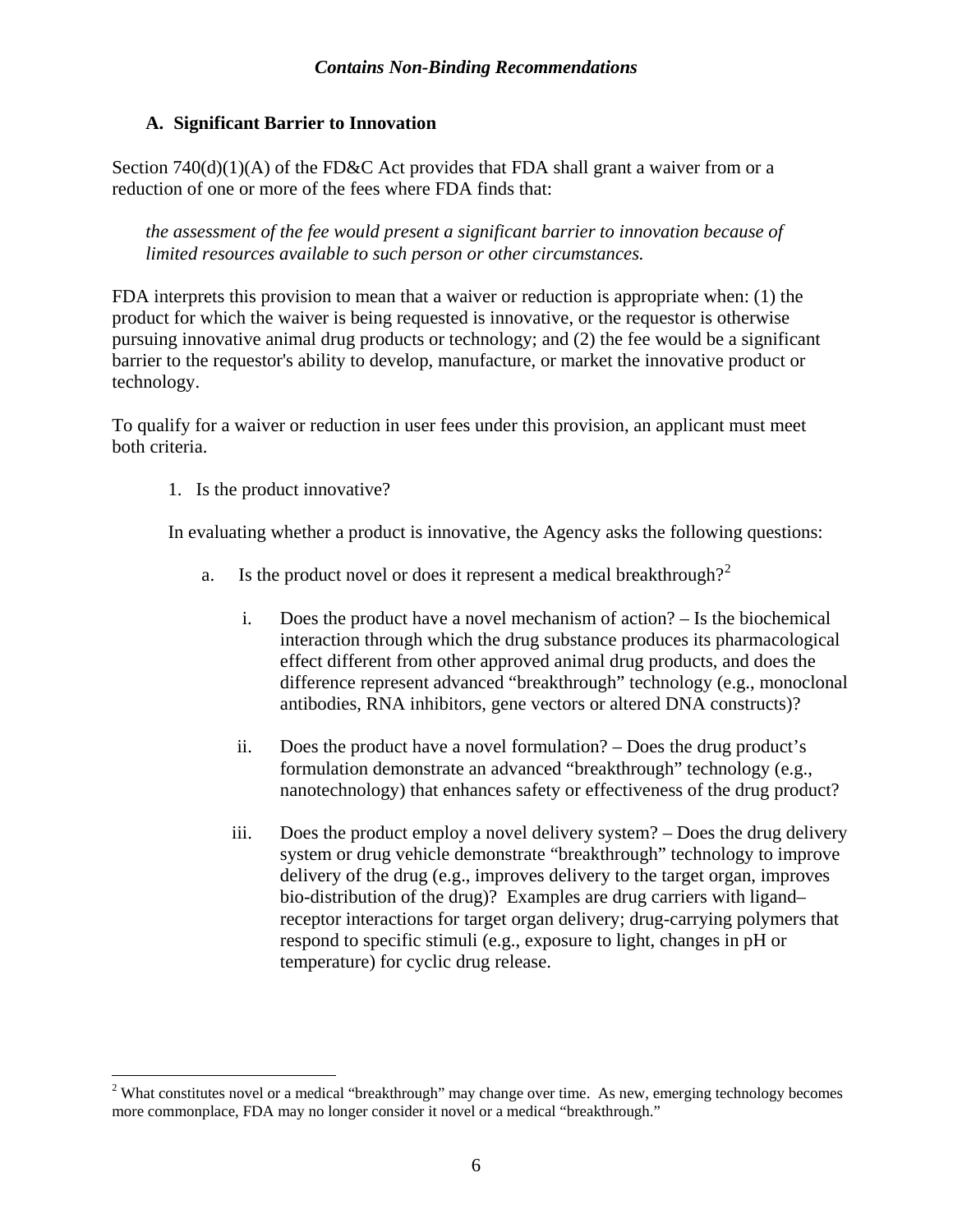b. Is there sufficient information to suggest the product would likely have the proposed effect? – Is there sufficient information for proof of concept in a validated *in vitro* system or in the target animal or an animal model of the target animal (e.g., laboratory rodent species)?

For the purposes of a Barrier to Innovation waiver, a product is **not** considered innovative if the proposed 'innovation' relates to **any** of the following:

- 1. An incremental change in manufacturing, dosage form, or route of administration of an approved new animal drug.<sup>[3](#page-6-0)</sup>
- 2. A drug where the only change is enhanced safety, enhanced efficacy, decreased dosing frequency, or a shorter residue withdrawal time where the same or similar active ingredient is approved, WITHOUT such change utilizing advanced, breakthrough technology.

Additionally, in determining whether a product is innovative, FDA may consider as a factor whether another product using the same technology and for the same indication has been approved, even if the previously approved product is no longer on the market.

2. Does the fee create a significant barrier to the applicant's ability to develop, manufacture, or market innovative products or to pursue innovative technology?

Under section  $740(d)(1)(A)$  of the FD&C Act, an applicant may qualify for a fee waiver if the fee would present a significant barrier to innovation for one of two reasons: "because of limited resources available" to the applicant or due to "other circumstances."

a. Limited Resources

To determine whether a fee would be a significant barrier to an applicant's ability to develop, manufacture, or market innovative products or to pursue innovative technology, the Agency considers the relationship between the annual cost of user fees and the financial resources of the applicant and its affiliates as that term is defined in section 735(11) of the FD&C Act. Under the Act, the applicant is the person who is responsible for payment of the fees and the person who must qualify for a waiver or reduction of user fees. Accordingly, the statute does not allow persons other than those legally subject to user fees, such as a distributor that is not an affiliate, to qualify for or receive waivers or reductions of user fees.

FDA considers the working capital of the requestor and its affiliates in determining whether the requestor has limited financial resources. Working capital is the capital that a company uses for its day-to-day operations, calculated as the current assets minus the

<span id="page-6-0"></span><sup>&</sup>lt;sup>3</sup> For products related to intentionally altered genomic DNA in animals, an incremental change would include the same or similar genetic changes carrying the same claim (e.g., enhanced growth, different insertional events producing the same product). Please consult the Center if you have questions on this point.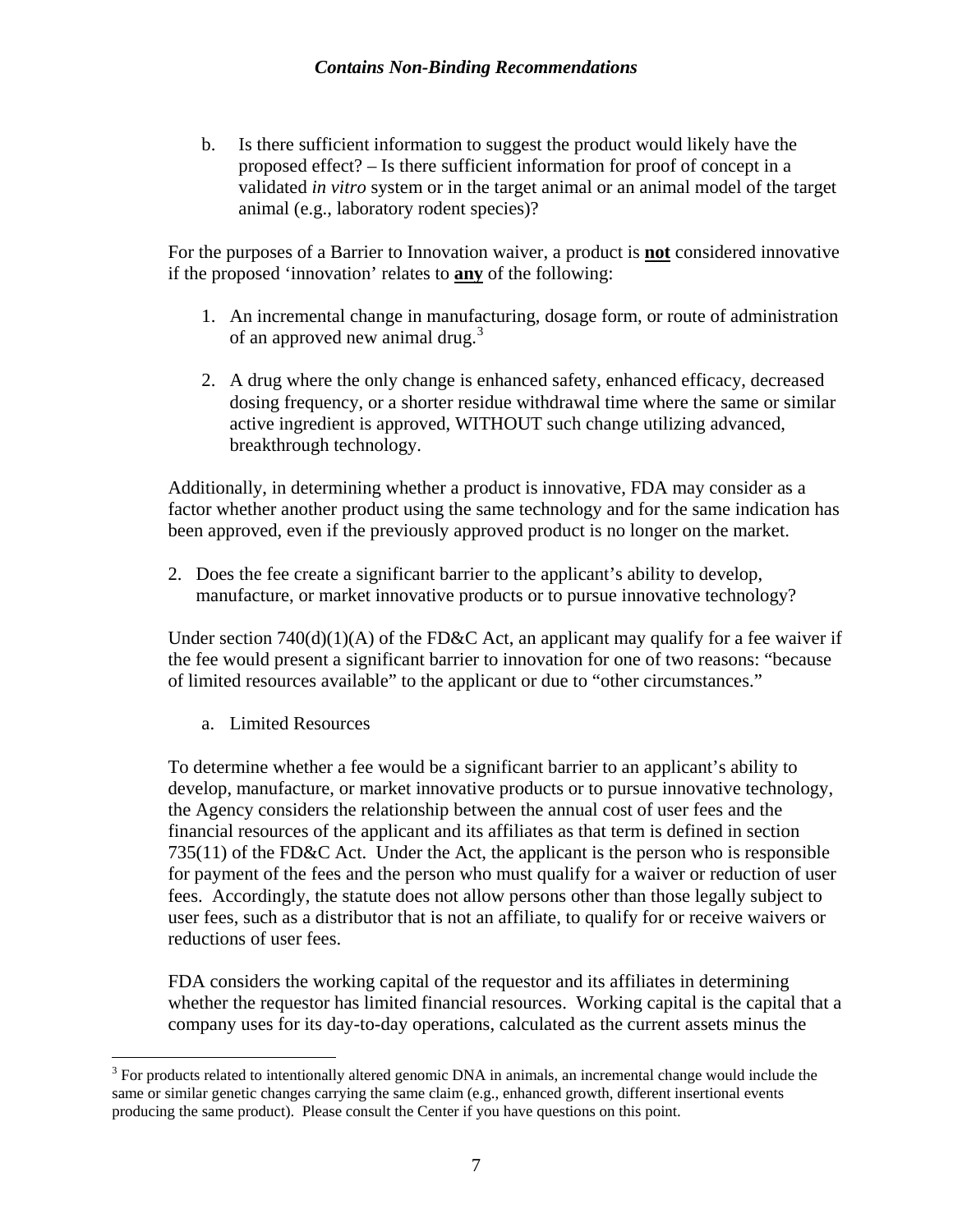current liabilities. Working capital is frequently used to measure a company's ability to meet current obligations, and is an objective measure of the resources available to the applicant as defined by generally accepted accounting principles. Examples of current assets are cash, marketable securities, accounts receivable, and inventory. Examples of current liabilities are accounts payable, accrued expenses (such as wages, interest, and taxes payable), and short-term notes payable. When calculating working capital, FDA intends to deduct from current liabilities any that reflect marketing costs, including expenses in foreign markets, that are often incurred because of an applicant's marketing decisions, and any dividends payable to investors.

FDA does not intend to consider lack of profitability as evidence of limited resources, given that even a very large requestor may have operating losses.

Beginning with fees assessed for FY 2017, the Agency expects to determine that an applican[t](#page-7-1) with financial resources of less than \$20 million (adjusted annually thereafter for inflation<sup>4</sup>), including the financial resources of the applicant's affiliates, has "limited resources available" for purposes of determining whether to grant a barrier to innovation waiver or reduction of fees on financial grounds. An applicant with \$20 million or more in financial resources, including the financial resources of the applicant's affiliates, generally will not be considered to have "limited resources available" for purposes of determining whether to grant a barrier to innovation waiver or reduction of fees on financial grounds. The Agency also does not intend to consider product sales figures to be evidence of limited resources, because even a large and profitable company can have low sales figures for an individual product, but not need a waiver on the basis that the ADUFA fees billed to that company would present a significant barrier to innovation.

b. Other Circumstances

Section  $740(d)(1)(A)$  of the FD&C Act authorizes FDA to grant a fee waiver or reduction on barrier to innovation grounds for financial reasons or because of "other circumstances." Consistent with this provision, there are certain circumstances where FDA will consider granting a barrier to innovation waiver when an applicant does not qualify on financial grounds. Those circumstances include, but are not necessarily limited to, the following:

• Public policy or congressional intent. FDA has granted waivers under an analogous provision for human drugs where Congress has indicated its intent to grant certain products or technology regulatory relief (see PET Drugs, 65 FR 13004-5) or where public policy calls for such a waiver (see GFI: HIV Drug Waivers). FDA expects to grant waivers where similar circumstances arise in the context of animal drugs.

#### <span id="page-7-0"></span>**B. Fees Exceed Costs**

Section 740(d)(1)(B) of the FD&C Act provides that FDA shall grant a waiver from or a reduction of one or more of the fees where FDA finds that:

<span id="page-7-1"></span> $4$  FDA publishes user fee rates for each fiscal year in the Federal Register on or before August  $1<sup>st</sup>$  of the preceding fiscal year. FDA will announce the financial resource ceiling for the upcoming fiscal year in this Federal Register notice.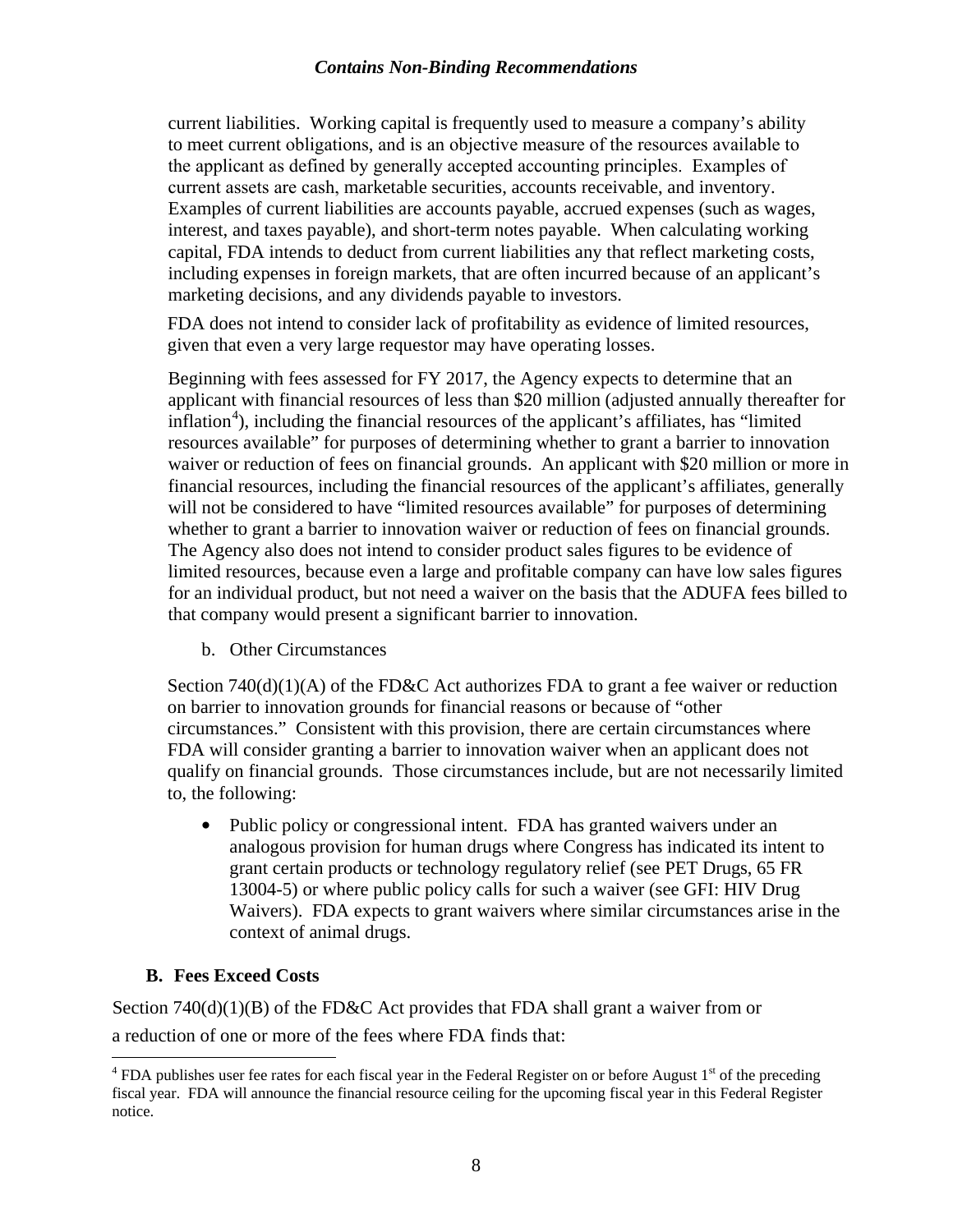*the fees to be paid by such person will exceed the anticipated present and future costs incurred by [FDA] in conducting the process for the review of animal drug applications for such person.* 

In making this finding, FDA may use standard costs. Section 740(d)(2) of the FD&C Act. FDA interprets "person" in this provision to include the requestor's affiliates, [5](#page-8-1) as that term is defined in section 735(9) of the FD&C Act. Therefore, when a person submits a request for a fee waiver or reduction based on the assertion that the Agency's costs associated with the process for review of animal drug applications for that person will be less than the fees, FDA intends to take into consideration all applications submitted by the entity and its affiliates. The term "process for the review of animal drug applications" is defined in section 739(8) of the FD&C Act, and includes activities related to the review of animal drug applications, supplemental animal drug applications, and investigational animal drug submissions. In determining whether the requestor qualifies for a fees exceed costs waiver or reduction, FDA intends to compare the fees paid with the actual and anticipated costs from September 1, 2003, through September 30 of the year for which the request is made.

To evaluate a waiver request on the basis that fees assessed exceed FDA's costs, FDA will need information that will only be available after the end of the fiscal year for which the request is made, likely by the end of March following the close of the fiscal year.

#### <span id="page-8-0"></span>**C. Free Choice Feeds**

Section  $740(d)(1)(C)$  of the FD&C Act provides that FDA shall grant a waiver from or a reduction of one or more of the fees where FDA finds that:

*the animal drug application or supplemental animal drug application is intended solely to provide for use of the animal drug in—*

- *(i)* a Type B medicated feed (as defined in section 558.3(b)(3) of title 21, Code of Federal Regulations (or any successor regulation)) intended for use in the manufacture of Type C free-choice medicated feeds, or
- *(ii)* a Type C free-choice medicated feed (as defined in section 558.3(b)(4) of title 21, Code of Federal Regulations (or any successor regulation)).

Thus, FDA will waive or reduce fees when an application or supplement is intended solely to provide for use of the animal drug in free-choice medicated feed. For the purpose of this provision, FDA intends to define free-choice medicated feeds consistent with 21 CFR 510.455(a) as

<span id="page-8-1"></span><sup>&</sup>lt;sup>5</sup> An affiliate is a business entity that has a relationship with a second business entity if, directly or indirectly – (a) one business entity controls, or has the power to control, the other business entity; or (b) a third party controls, or has power to control, both of the business entities.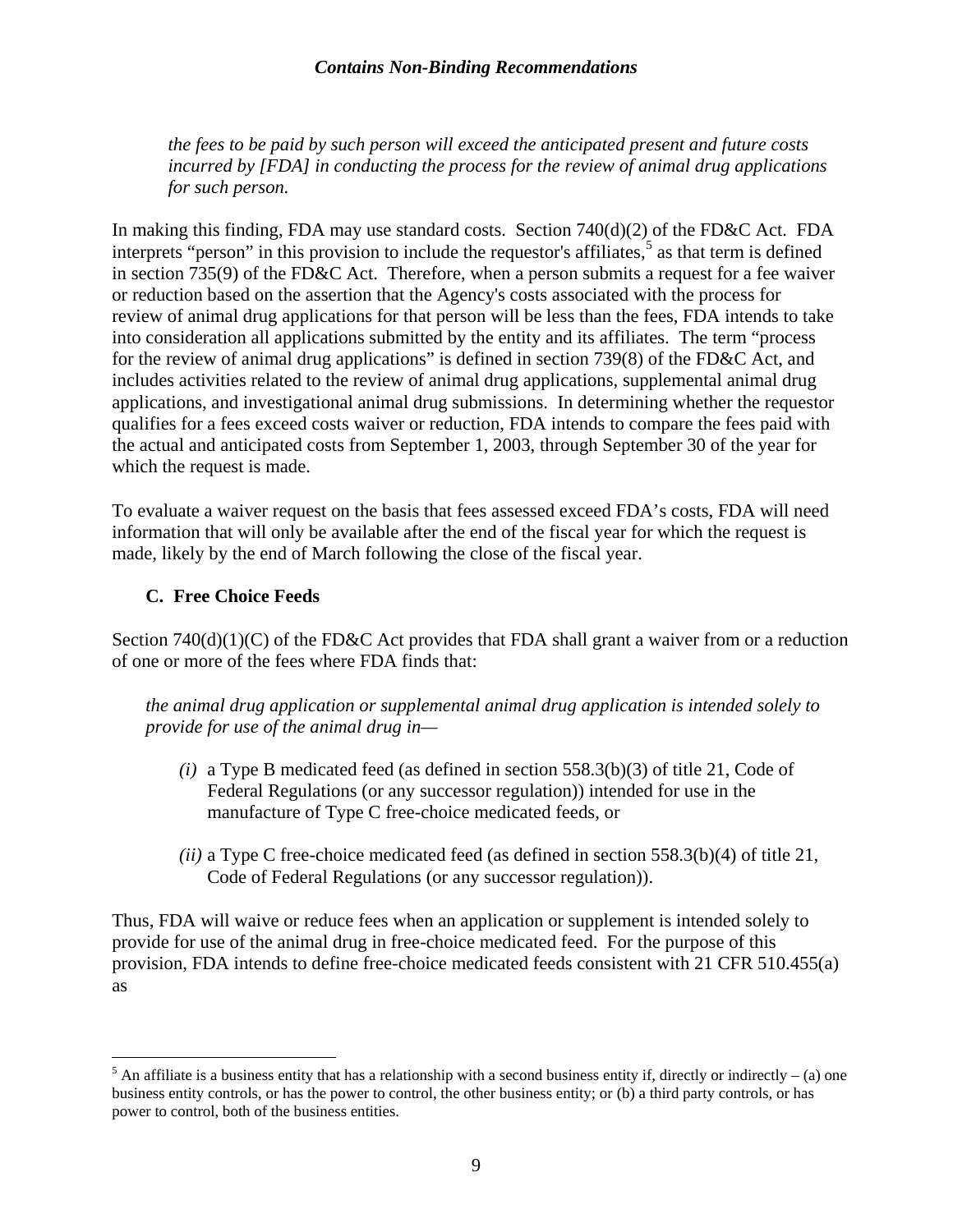The free-choice administration of animal drugs in feeds involves feeds that are placed in feeding or grazing areas and are not intended to be consumed fully at a single feeding or to constitute the entire diet of the animal. Such methods of administering drugs include, but are not limited to, medicated blocks (agglomerated feed compressed or rendered into a solid mass and cohesive enough to hold its form), mineral mixes, and liquid feed tank supplements ("lick tank" supplements) containing one or more animal drugs.

## <span id="page-9-0"></span>**D. Minor Use or Minor Species**

Section  $740(d)(1)(D)$  of the FD&C Act provides that FDA shall grant a waiver from or a reduction of one or more of the fees where FDA finds that:

*the animal drug application or supplemental animal drug application is intended solely to provide for a minor use or minor species indication.*

For the purpose of this provision, FDA uses the definition of the term "minor use" provided in 21 CFR 516.3(b) which means the intended use of a drug in a major species for an indication that occurs infrequently and only in a small number of animals or in limited geographic areas and in only a small number of animals annually. Small number of animals means equal to or less than: 50,000 horses; 70,000 dogs; 120,000 cats; 310,000 cattle; 1,450,000 pigs; 14,000,000 turkeys; and 72,000,000 chickens.

Likewise, for the purpose of this provision, FDA uses the definition of the term "minor species" that is provided in 21 CFR 516.3(b), which states that minor species are animals, other than humans, that are not major species; that is, animals other than cattle, horses, swine, chickens, turkeys, dogs, and cats.

The Agency intends to waive or reduce the product fee only if the animal drug product is exclusively labeled for minor species or minor use indications. The Agency intends to waive or reduce the establishment fee only if the establishment manufactures products exclusively for minor species or minor use indications.

#### <span id="page-9-1"></span>**E. Small Business**

Section  $740(d)(1)(E)$  of the FD&C Act provides that FDA shall grant a waiver from or a reduction of one or more of the fees where FDA finds that:

#### *the sponsor involved is a small business submitting its first animal drug application to [FDA] for review.*

A "small business" is one that has fewer than 500 employees, including employees of affiliates. Section 740(d)(3)(A) of the FD&C Act. Because section 740(d)(3)(B) states that FDA shall waive the application fee for the first animal drug application submitted, FDA believes that the provision requires a waiver of the entire application fee rather than a reduction, and that the provision pertains to application fees but not to any other type of animal drug user fee. The waiver applies only to the first animal drug application that the small business or its affiliate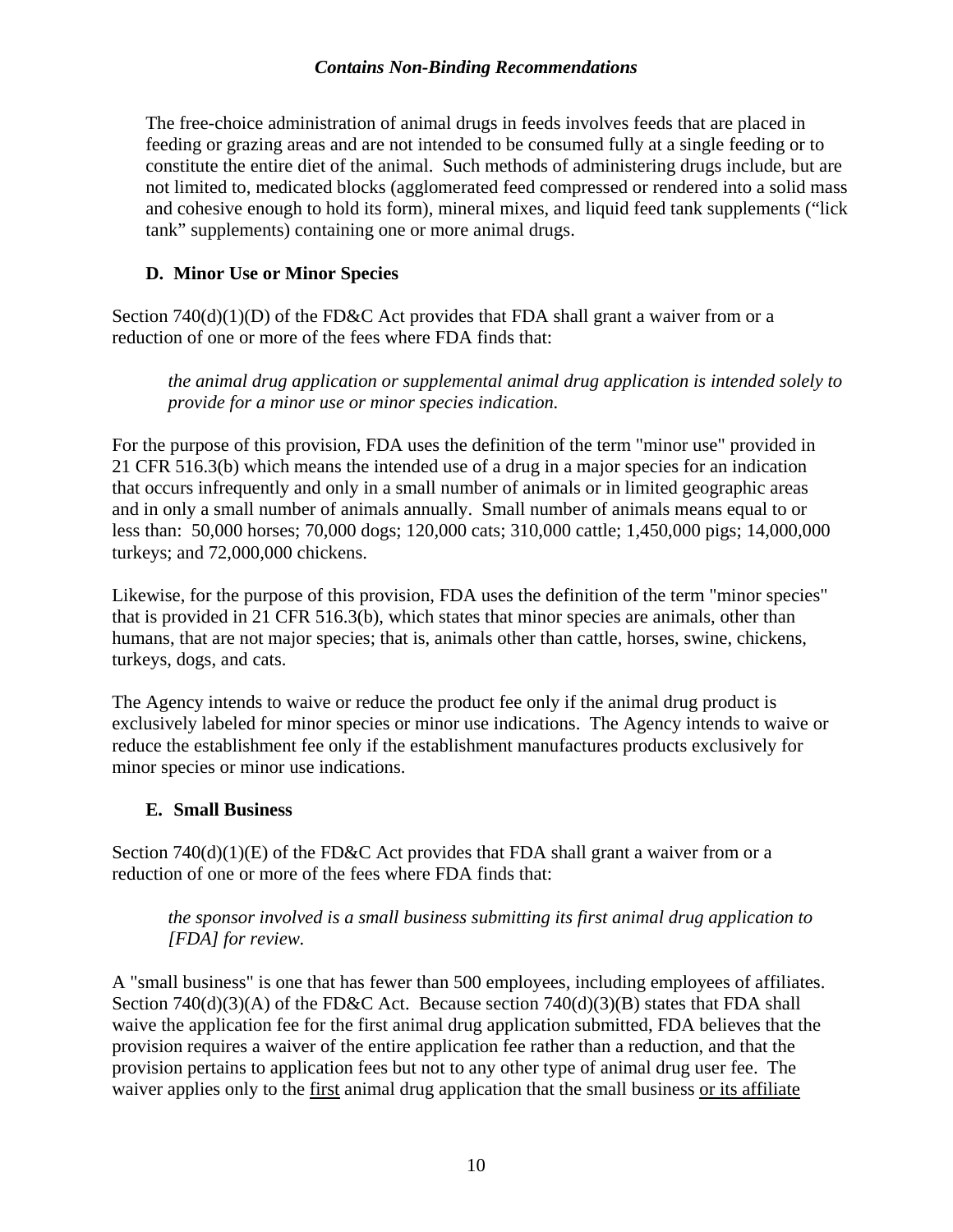submits for review. Section  $740(d)(3)(B)$  of the FD&C Act. FDA believes this means the first application the small business ever submits, regardless of whether it was submitted before or after ADUFA was enacted.

A person who applies for a waiver under this section must certify its qualification for the waiver. Section 704(d)(3)(C) of the FD&C Act. ADUFA requires FDA to periodically publish in the Federal Register a list of persons making such certifications. Section 740(d)(3)(C) of the FD&C Act.

#### <span id="page-10-0"></span>**V. Procedures and Timing for Requesting Fee Waivers or Reductions**

This section of the guidance document describes the procedures that FDA recommends for submitting a fee waiver or reduction request, and the information that the Agency believes it needs from a person to determine whether it can grant the request for a fee waiver or reduction. Adherence to these procedures will help to minimize time-consuming efforts by the Agency to obtain additional necessary information, and will enable the Agency to grant fee waivers or reductions to qualifying persons in a timely manner. **Please note that you must submit a written request to the Agency for a waiver or reduction no later than 180 days after the fee is due.** Section 740(i) of the FD&C Act. FDA does not intend to consider any requests made later than 180 days after the fee is due.

## <span id="page-10-1"></span>**A. Procedures Applicable To All Requests for Waivers or Reductions**

1. Submitting a Waiver or Reduction Request

Because waivers and reductions apply to specific fees due for a specific application or fiscal year, new requests should be submitted for each application or fiscal year. The request must be submitted in writing and must be submitted to FDA by no later than 180 days after the fees are due. Section 704(i) of the FD&C Act. Requests for fee waivers and reductions, other than those made on the basis that fees exceed costs, will be reviewed and granted or denied by FDA's Center for Veterinary Medicine (CVM) ADUFA Waiver Officer. Requests for waivers or reductions made on the basis that fees exceed costs will be evaluated by the ADUFA Waiver Officer and subsequently forwarded, with a recommended disposition, to FDA's Office of Financial Management. The Director of FDA's Office of Financial Management will then review the request and make a decision about whether to grant or deny the request.

To facilitate timely review and processing of requests for a waiver or reduction of one or more types of ADUFA fees, such requests should contain the following information:

- a. The name and address of the entity requesting the waiver or reduction (requestor), including the company name and address if the requestor is an agent for the company.
- b. The name, telephone number, and e-mail address of a contact person.
- c. The specific type(s) of fees for which a waiver or reduction is requested, including: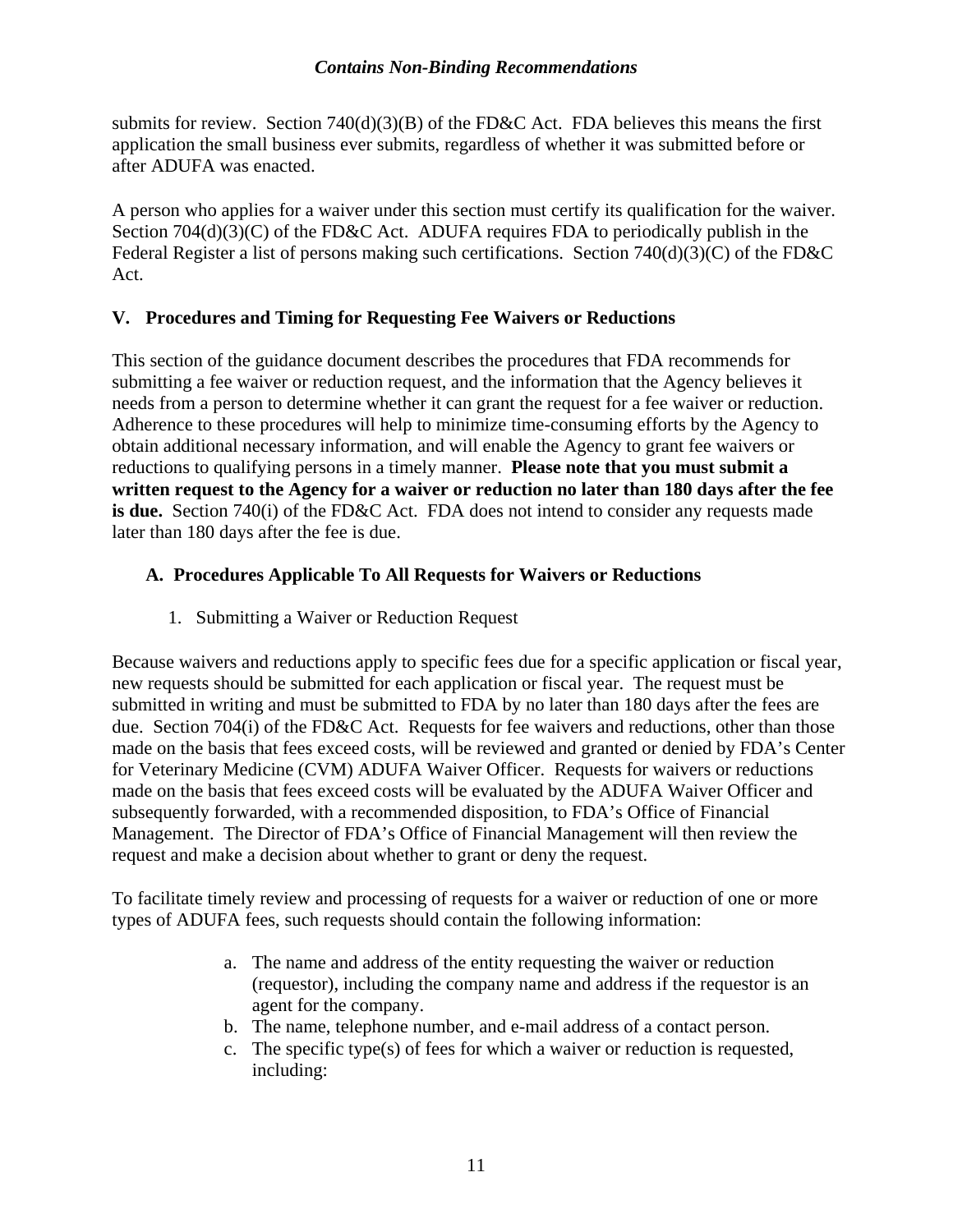- i. *For application or supplement fees*:
	- a) the number of the NADA or supplemental NADA for which a fee waiver or reduction is being requested;
	- b) the trade and established names of animal drug products covered by the application; and
	- c) the date the application or supplement was submitted.
- ii. *For product fees*:
	- a) the trade and established names of the animal drug product, its applicable National Drug Code (NDC) number, and the number of the NADA or supplemental NADA under which the product was approved;
	- b) the name of the person holding the approved application for the animal drug product;
	- c) the specific strength or potency of the product and its final dosage form; and
	- d) the product fee invoice number and invoice date, if available. A photocopy of FDA's invoice to the person may be submitted to provide this information, though you should clearly state for which specific animal drug product the fee waiver or reduction is requested.
- iii. *For establishment fees*:
	- a) the name, address, and FEI/CFN number of the establishment for which the fee waiver or reduction is requested;
	- b) the establishment number as listed on the fee invoice, and the invoice number and date, if available. A copy of the invoice is acceptable.
- iv. *For sponsor fees:*

 $\overline{a}$ 

- a) the name and address of the animal drug sponsor requesting the waiver or reduction;
- b) the invoice number and invoice date if available. A copy of the invoice is acceptable.
- d. If payment has been made, the date on which payment was made;
- e. The particular grounds on which the waiver or reduction is requested (i.e., one or more of the provisions specified in section IV above);<sup>[6](#page-11-0)</sup> and
- f. Information and analyses showing why the requestor believes it qualifies for the waiver or reduction.

<span id="page-11-0"></span><sup>&</sup>lt;sup>6</sup> The Agency intends to waive or reduce sponsor fees only if the sponsor's entire portfolio of files and applications is eligible for a waiver based on one or more of the provisions specified in section IV. Types of Fee Waivers and Reductions.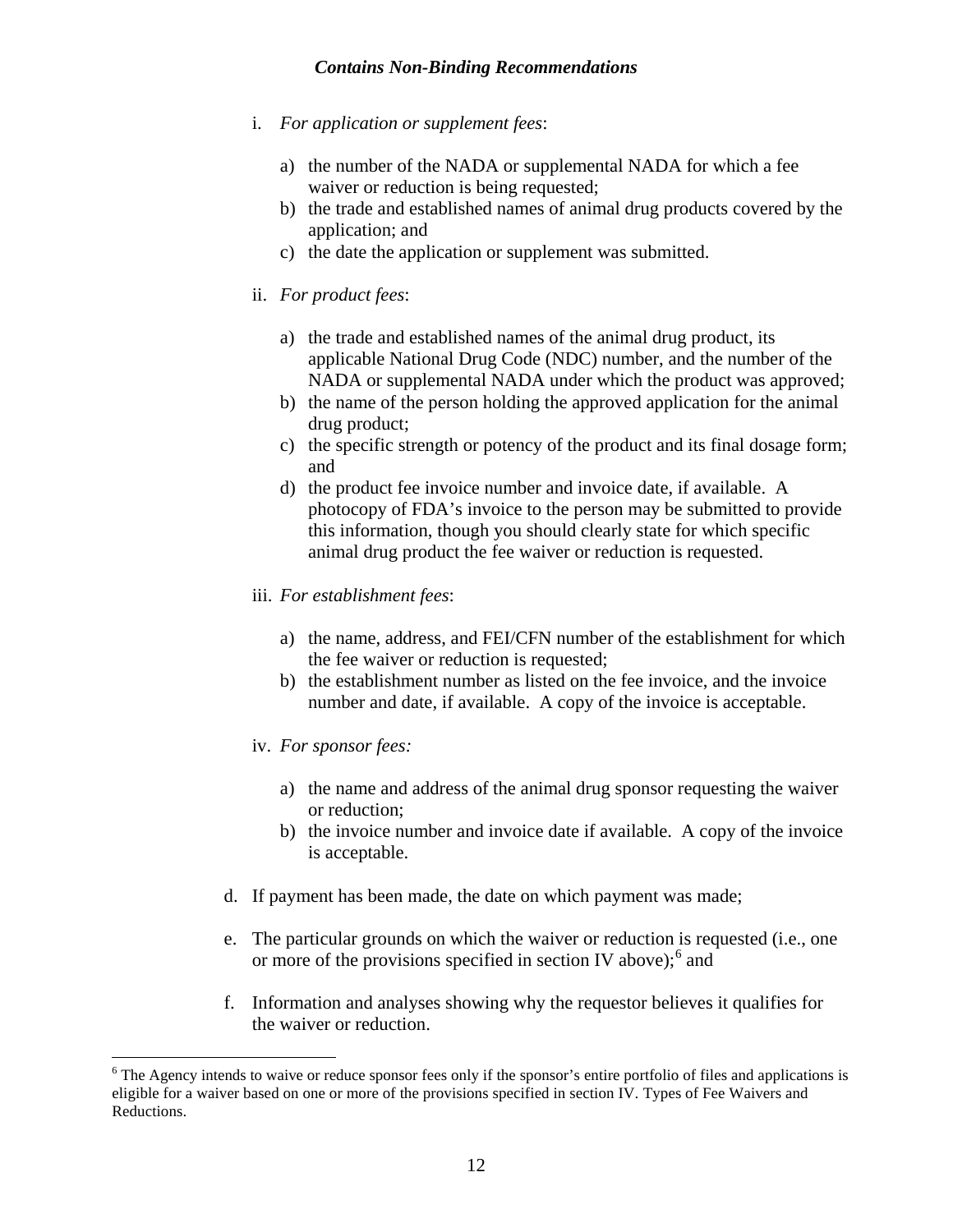If submitting a fee waiver or reduction request in advance of the date the fees are due, you should provide any new or updated information as soon as it becomes available.

A request for a fee waiver or reduction should be sent to:

Food & Drug Administration Center for Veterinary Medicine Document Control Unit (HFV-199) Attention: ADUFA Waiver Officer 7500 Standish Place Rockville, MD 20855

FDA will send a written acknowledgement of receipt of the fee waiver or reduction request to the requestor. The acknowledgement letter will include the date on which the waiver or reduction request was received, and will request any additional information the FDA believes, at the time, will be necessary to evaluate the request. The ADUFA Waiver Officer will evaluate the fees exceed costs waiver or reduction request and forward the recommendation to the Director of the Office of Financial Management.

2. Timing of a Fee Waiver Or Reduction Request

If you plan to request a fee waiver or reduction and wish to minimize the likelihood that you will have to pay the fee and then wait for a refund, FDA encourages you to submit your requests at least 90 days before the fees are due. For animal drug application and supplemental animal drug application fees, this would be 90 days before the expected submission of the application or supplement. For sponsor, product, and establishment fees, this would normally be by November 1 of each fiscal year because these fees are generally due on or before January 31 of the fiscal year. This recommendation does not apply to "Fees Exceed Costs" waivers and reductions since FDA expects that it will not be able to make a decision on them until after the associated fees are due.

3. The Waiver Officer's or Office of Financial Management Director's Review of the Request

The ADUFA Waiver Officer will review the waiver or reduction request and consult with relevant Agency officials as appropriate. The Waiver Officer may request additional information from, or a meeting with, the requestor during the review period. The Agency expects to notify the requestor of the Waiver Officer's decision and the reasons for it within 90 days of the receipt of a waiver or reduction request, except for Fees Exceed Costs waiver or reduction requests, which will not be decided by the Director of FDA's Office of Financial Management until approximately 6 months after the end of the fiscal year for which the waiver or reduction is requested. These time periods may vary depending on, among other things, the number of fee waiver or reduction requests submitted and whether the request contains sufficient supporting information.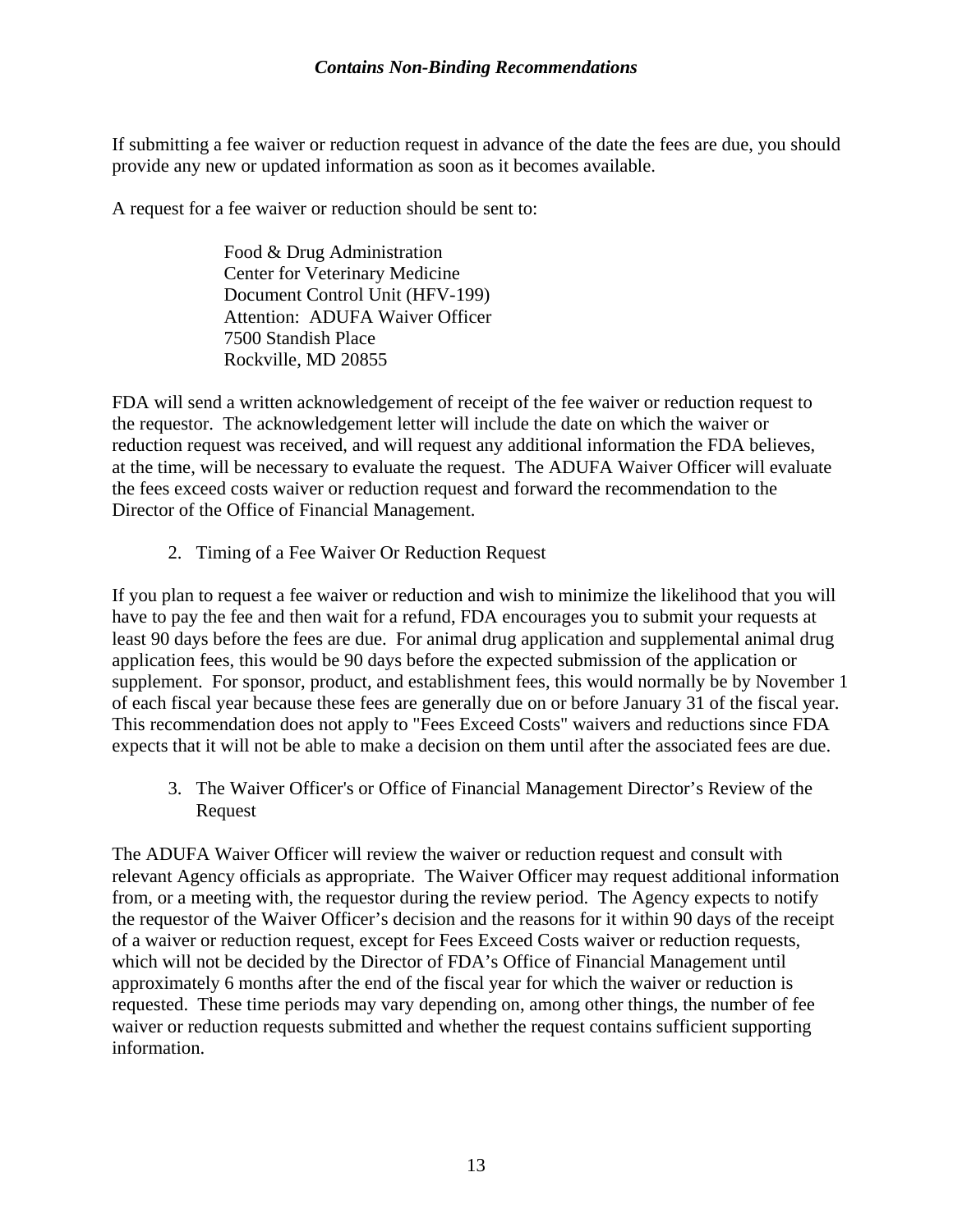4. Requesting Reconsideration of a Decision

If the ADUFA Waiver Officer, or Director of FDA's Office of Financial Management in the case of fees exceed costs requests, fully or partially denies your request for a fee waiver or reduction, you may request reconsideration of that decision. FDA encourages persons to make such requests for reconsideration promptly, and suggests that they be made within 15 days of receiving the decision. A request for reconsideration should state the person's reasons for believing that the decision is in error, and should include any additional information necessary to support the person's position. The ADUFA Waiver Officer or Office of Financial Management Director will issue a decision upon reconsideration, setting forth the reasons for it. A request for reconsideration is decided by the original decision maker, and is different from a request for review under 21 CFR 10.75, which is described in the next two sections. You may, but are not required to, request reconsideration of the initial decision by the ADUFA Waiver Officer or Office of Financial Management Director before seeking review of that decision.

You should send the request for reconsideration to:

Food & Drug Administration Center for Veterinary Medicine Document Control Unit (HFV-199) Attention: ADUFA Waiver Officer 7500 Standish Place Rockville, MD 20855

5. Requesting Review of the ADUFA Waiver Officer's Decision

If the ADUFA Waiver Officer denies your waiver or reduction request or denies your request for reconsideration, you may seek review by CVM's ADUFA Appeals Officer in accordance with this agency's regulations at 21 CFR 10.75. Please note that this procedure does not apply to fees exceed costs waiver or reduction requests. The procedures that apply to such requests are described separately below. Your request for review should contain a copy of the ADUFA Waiver Officer's original decision, his or her decision upon reconsideration, if any, and the reasons you believe the decisions are in error. The review will be based on information in the administrative file, which includes information and analyses already submitted to the Agency, as provided by 21 CFR 10.75(d).

The request for review should be sent to:

Food and Drug Administration Center for Veterinary Medicine Document Control Unit (HFV-199) Attention: CVM ADUFA Appeals Officer (HFV-1) 7519 Standish Place Rockville, MD 20855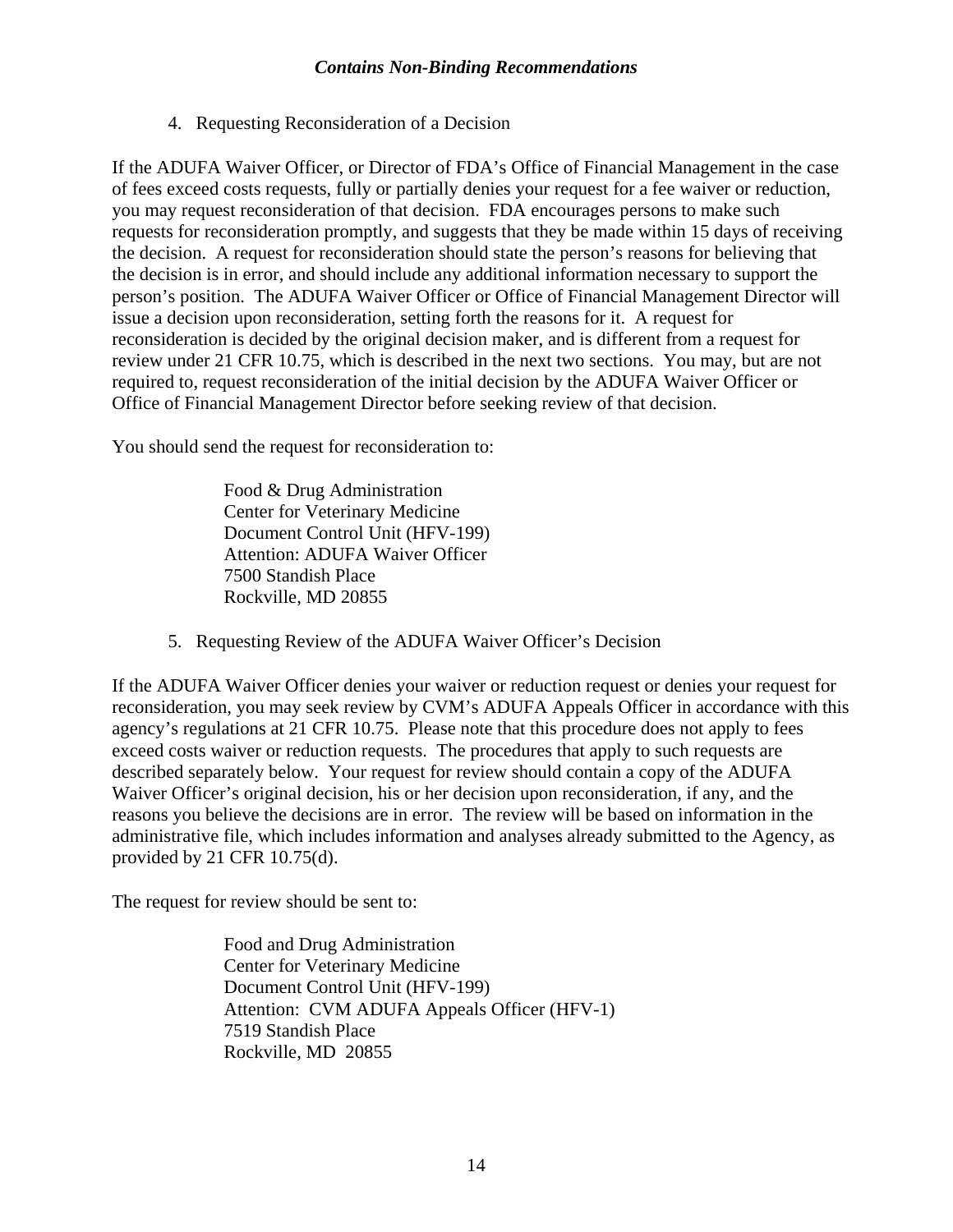After reviewing the request, the CVM ADUFA Appeals Officer will issue a written decision.

6. Requesting Review of the CVM ADUFA Appeals Officer's Decision or the Office of Financial Management Director's Decision

If the Director of the Office of Financial Management denies your fees exceed costs waiver or reduction request or denies your request for reconsideration, you may seek review by FDA's User Fee Appeals Officer. You may likewise seek review by FDA's User Fee Appeals Officer if the CVM ADUFA Appeals Officer upholds the ADUFA Waiver Officer's decision. Your request for review should contain a copy of the original decision, any decisions upon reconsideration or review, and the reasons you believe those decisions are in error. The review will be based only on information in the administrative file, which includes information and analyses already submitted to the Agency, as provided by 21 CFR 10.75(d).

The request for review should be sent to:

The Office of the Chief Scientist FDA White Oak Campus - Building 1 10903 New Hampshire Ave Silver Spring, MD 20993

After reviewing the request, FDA's User Fee Appeals Officer will issue a written decision.

#### <span id="page-14-0"></span>**B. Additional Procedures for Small Business Waiver Requests**

In addition to the information requested in section  $V(A)(1)$  of this document, a request for a waiver of the application fee on the grounds that the animal drug sponsor is a small business submitting its first new animal drug application to FDA for review must contain a certification that the requestor qualifies for the waiver. Section  $740(d)(3)(C)$  of the FD&C Act. When applying for such a waiver, we recommend that a responsible officer of the entity certify:

- a) that the entity has fewer than 500 employees, including employees of affiliates; and
- b) that this is the first animal drug application the entity or any one of its affiliates has submitted to FDA for review.

The request for a small business waiver should contain the following certification statement:

"I certify that to best of my knowledge that 1) [name of company] is a small business within the meaning of 21 U.S.C. 379j-12(d)(3) because [name of company] has fewer than 500 employees, including employees of affiliates; and 2) this is the first animal drug application [name of company] or any of its affiliates has submitted to FDA for review. I further certify that this is an accurate, true, and complete submission of information. This statement is subject to criminal penalties for false statements as set forth in 18 U.S.C. § 1001."